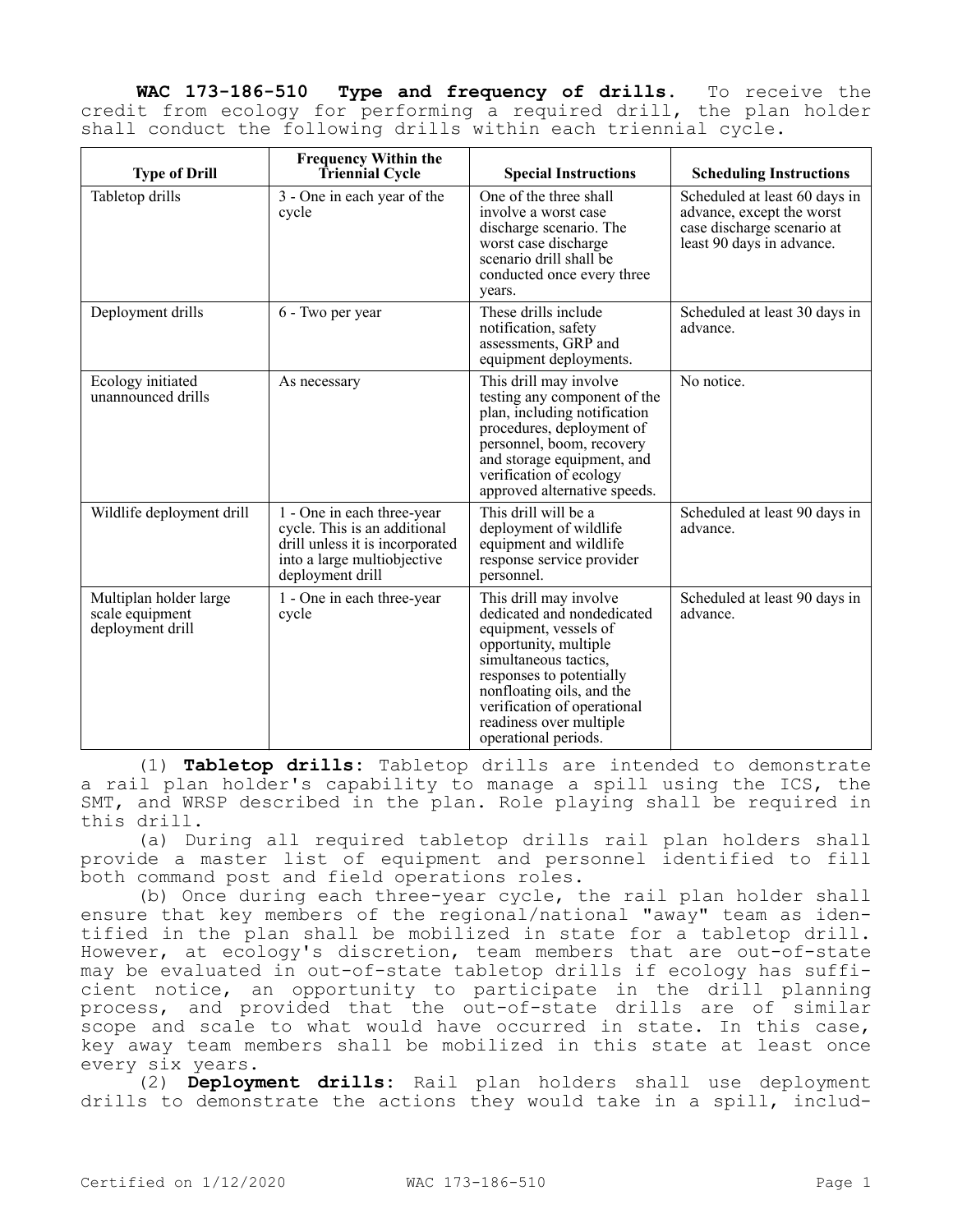ing: Notifications, safety actions, environmental assessment, landbased tactics and equipment deployment.

(a) During the triennial cycle, deployment drills shall include a combination of rail plan holder owned assets, contracted PRC assets, and nondedicated assets.

(b) Rail plan holders should ensure that each type of dedicated equipment listed in the plan and personnel responsible for operating the equipment are tested during each triennial cycle.

(c) Rail plan holders shall design drills that will demonstrate the ability to meet the planning standards, including recovery systems and system compatibility and the suitability of the system for the operating environment. Drills shall be conducted in all operating environments that the rail plan holder could impact from spills.

(d) At least twice during a triennial cycle, rail plan holders shall deploy a GRP or sensitive area strategy identified within the plan.

(e) Rail plan holders may receive credit for deployment drills conducted by PRCs if:

(i) The PRC is listed in the plan; and

(ii) The rail plan holder operates in the area, schedules on the drill calendar, and participates in or observes the drill.

(3) **Unannounced drills:** Unannounced drills may be initiated by ecology when specific problems are noted with individual rail plan holders, or randomly, to strategically ensure that all operating environments, personnel and equipment readiness have been adequately tested.

(a) Immediately prior to the start of an unannounced drill, rail plan holders will be notified in writing of the drill objectives, expectations and scenario.

(b) Rail plan holders may request to be excused from an unannounced drill if conducting the drill poses an unreasonable safety or environmental risk, or significant economic hardship. If the rail plan holder is excused, ecology will conduct an unannounced drill at a future time.

(4) **Wildlife deployment drills:** Once every three years rail plan holders shall deploy regional mobile wildlife rehabilitation equipment and personnel necessary to set up the wildlife rehabilitation system found in the plan.

(5) Additional large-scale multiple plan holder equipment deployment drill requirement. At least once every three years all plan holders must participate in a multiple plan holder deployment exercise. The exercise location will be selected by ecology to ensure all plan holders have the opportunity to get credit based on the areas they operate or transit. This drill is a test of the functional ability for multiple contingency plans to be simultaneously activated in response to a spill. This drill may be incorporated into other drill requirements to avoid increasing the number of drills and equipment deployments otherwise required. This deployment may include the following objectives:

(a) Demonstration of dedicated and nondedicated equipment and trained contracted personnel;

(b) Demonstration of contracted vessel of opportunity response systems and crew performing operations appropriate to the vessel capabilities;

(c) Demonstration of multiple simultaneous tactics which may include, but is not limited to: